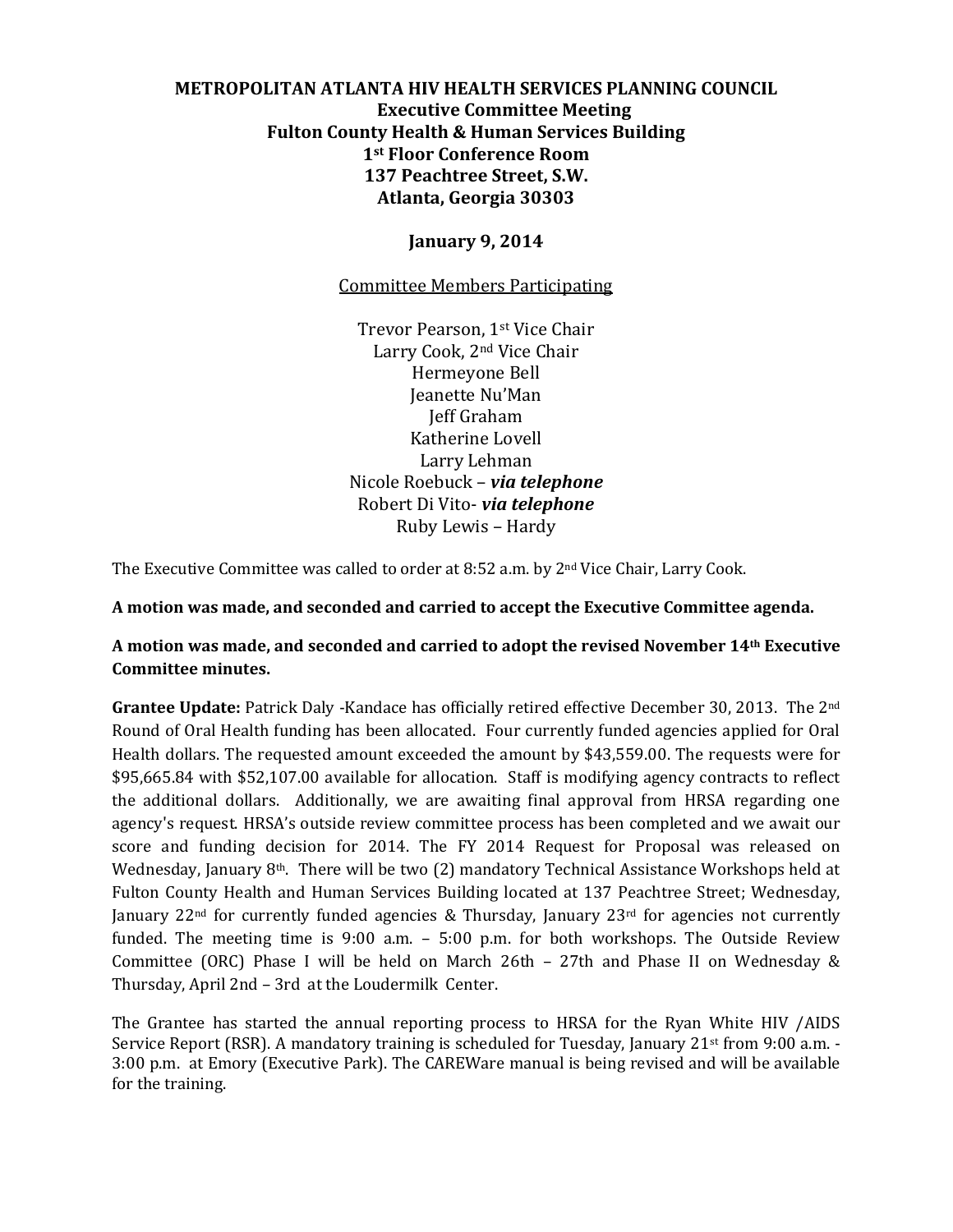The Grantee is contracting with Cicatelli Associates, Inc. to develop the project timeline for the Patient Navigation Program. The Grantee has a working session scheduled for January 10. The goal is to have the navigator training at the end of February. Staff will continue to work with Rusty and Cassandra, who assisted with the original technical assistance from HRSA.

The Grantee is continuing to meet with our colleagues from the State to coordinate the development of the new Health Insurance Program service. The Grantee has received feedback from HRSA regarding our Comprehensive Plan. The feedback includes strengths and weaknesses. One area for strengthening our plan is to include more specific evidence-based interventions and strategies regarding our goals and objectives. Additionally, HRSA has suggested that we discuss how the EMA will build the Planning Council's ability to monitor and measure the evaluation plan. A discussion was held on how to engage the Executive Committee to monitor the Comprehensive Plan.

**Budget Revision(s) – Action Item:** Michelle Fleetwood presented a cross – priority budget revision request in the amount of \$6,500.00. Multiple agencies are requesting to move \$2,500.00 from Mental Health to Substance Abuse; \$2,000.00 from Mental Health to Support Services – Linguistic Assistance; \$2,000.00 from Support Services – Linguistic Assistance to Support Services – Medical Transportation.

#### **A motion was made and seconded and approved to accept the budget revisions as presented.**

### **Committee Updates:**

**Assessment Committee:** Jeanette Nu'Man - The Assessment Committee has completed its Comprehensive Plan task and is monitoring two (2) additional tasks that were assigned. The Committee will provide updates on changes that take place with the navigation program and changes in Disparate Health Outcomes. The Committee is also working with SEATEC to develop a methodology to review some of the items for the next Consumer Survey.

**Comprehensive Planning Committee:** Katherine Lovell - The Comprehensive Planning Committee met yesterday, Wednesday, January 8th and updated the Comprehensive Plan table. The next Committee meeting will be Wednesday, March 9th at Grady IDP, room 354. The Committee discussed the Affordable Care Act. Terry Stidom is the Co-chair for the Comprehensive Planning Committee.

**Council Procedures Committee:** Larry Lehman – The Council Procedures Committee received the Governance/Structure information and updated draft By-Laws from the Grantee. The Committee will announce a meeting date soon.

**Evaluation Committee:** Ruby Lewis Hardy – The Committee workplan has been submitted. The Evaluation Committee will meet soon at Fulton County Health and Wellness.

**HOPWA Committee:** No Report. It was noted that the HOPWA grantees are seeing a significant reductions in their HOPWA awards.